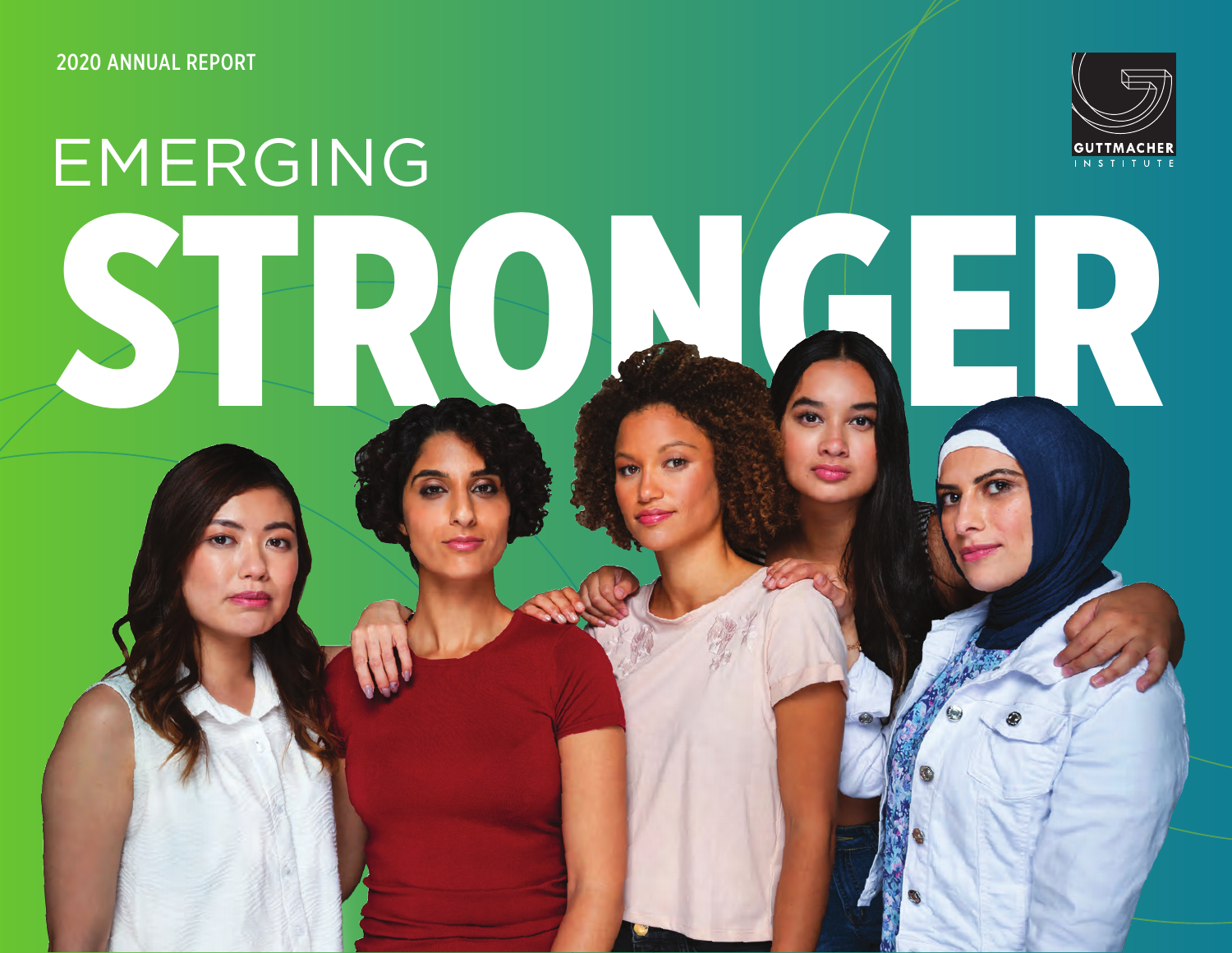# EMERGING STRONGER

The year 2020 proved the maxim that the only certainty is uncertainty. Amid constant change, Guttmacher stayed focused on laying the groundwork for progress. This year, we are seeing the fruits of our efforts in 2020 pay off through successful and ongoing campaigns to challenge the Hyde Amendment, increase funding for the Title X family planning program, rescind the Global Gag Rule and much more. Your support in 2020 helped ensure that we were primed to make meaningful gains for reproductive health, rights and justice this year. Because of you, we are emerging even stronger. Thank you.



*President and CEO*

### PREDICTING THE COVID-19 BABY BUST

In June 2020, Guttmacher released the first comprehensive study on COVID-19's impact on reproductive health in the United States. At a time when many assumed that COVID-19 would lead to a spike in birth rates. our just-in-time research foreshadowed what has since been extensively covered in the media—that COVID-19 has instead caused a "baby bust." At the same time, we were the first to document that the pandemic had a disproportionate impact on the childbearing desires of low-income women, women of color and queer women, while also leading to widespread disruptions in people's ability to access their birth control method of choice and related care—with marginalized communities again bearing the brunt.

#### **BECAUSE**

OF THE PANDEMIC... 34 % of women overall wanted to get<br>regnant later or wanted fewer<br>children. pregnant later or wanted fewer children.

of Black women wanted to<br>have children later or wanted<br>fewer children. have children later or wanted fewer children.

of women reported that they had<br>to delay or cancel care or had<br>trouble getting birth control. to delay or cancel care or had trouble getting birth control.

**Our data were key to securing \$50 million in supplemental funding for the Title X national family planning program. Guttmacher's research team expects to release updated findings later in 2021 to continue making the case for a robust response to COVID-19 that places the needs of marginalized communities front and center.**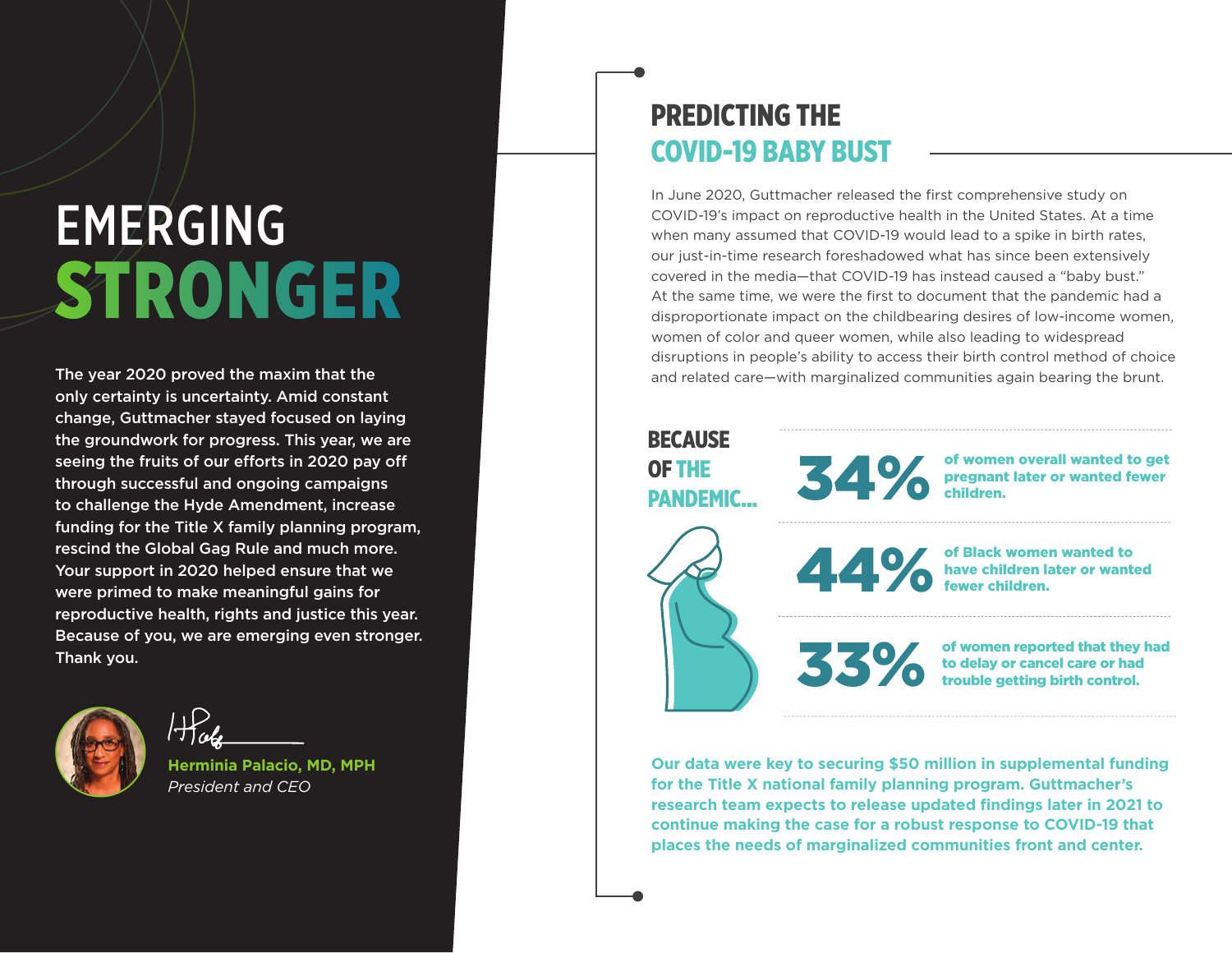# LAYING THE GROUNDWORK FOR ENDING THE GLOBAL GAG RULE

Throughout 2020, Guttmacher laid the groundwork for overturning President Trump's reinstatement of the Global Gag Rule, should he have won reelection. Our research team published findings from an innovative study documenting the early harms of the policy in Uganda, sounding a warning bell about the policy's potential long-range damage. We then worked with coalition partners to make the case for rescinding this policy under the new administration and for the long term, under future administrations. The Biden administration rescinded the policy on January 28, 2021. Building on that success, we are now using data we published in 2020 to make the case for repealing the anti-abortion Helms Amendment.

Repealing the Helms Amendment and enabling the use of U.S. funds for safe abortion services would mean that in the 33 countries receiving U.S. support for family planning…

> There would be 19 million fewer unsafe abortions each year.

There would be 17,000 fewer<br>maternal deaths each year. maternal deaths each year.

**Health systems would see a net** savings of \$641 million annually.

**As low- and middle-income countries continue to grapple with the effects of COVID-19, our findings make clear that ending the Helms Amendment would prevent unsafe abortions and their negative health effects, while also yielding valuable cost savings for health systems.** 

## 2020 INCOME AND EXPENDITURES